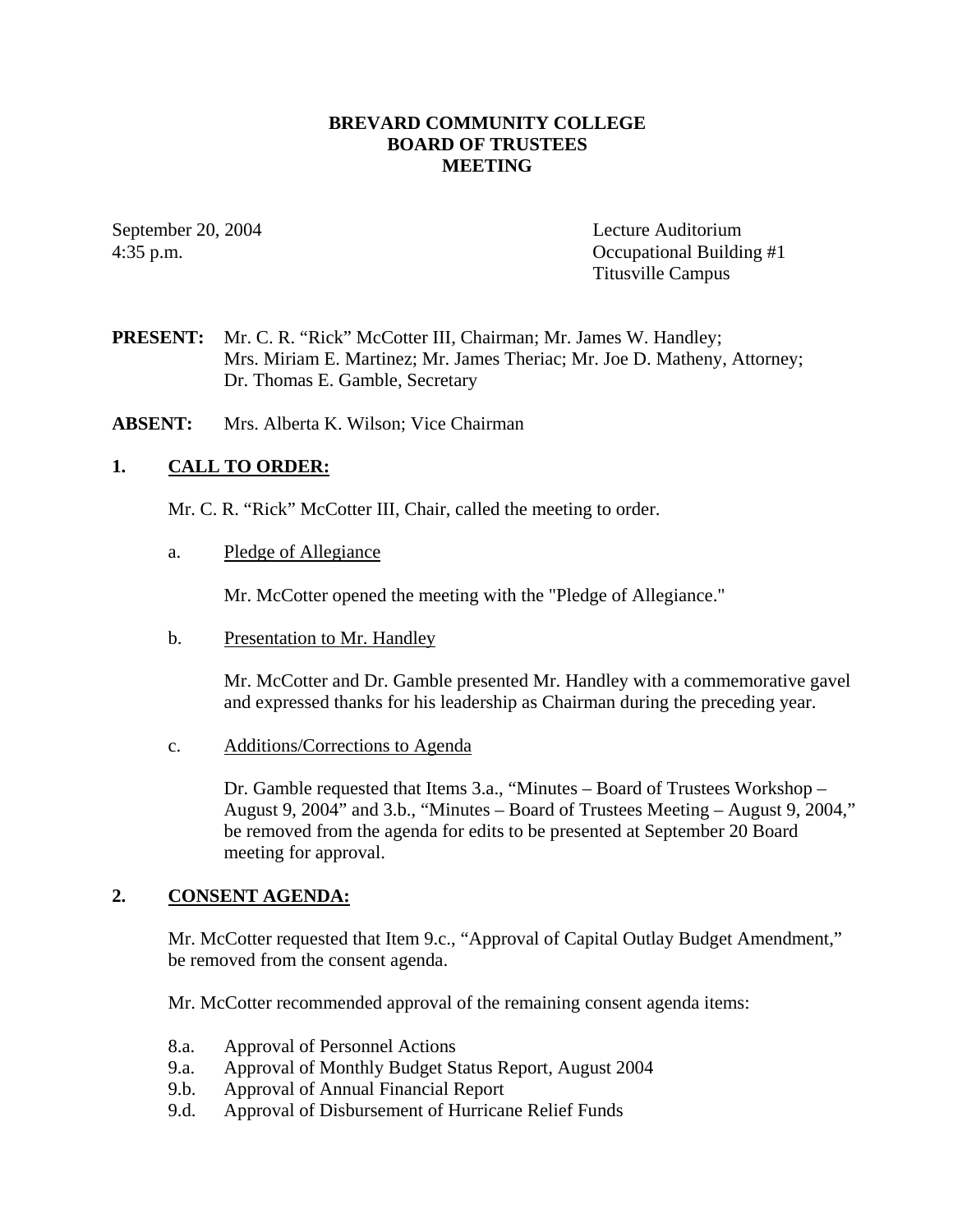Board of Trustees Meeting September 20, 2004 Page -2-

> Mr. Theriac moved approval of the remaining consent agenda items. Mr. Handley seconded the motion. All those voting in favor of the motion – Theriac, Handley, McCotter, and Martinez; opposed – none. Motion unanimously approved. (Mrs. Wilson absent.)

## **3. APPROVAL OF OFFICIAL MINUTES OF PREVIOUS MEETINGS:**

## a. Minutes – Board of Trustees Workshop Meeting – August 9, 2004

Removed from the agenda at Dr. Gamble's request.

b. Minutes – Board of Trustees Meeting – August 9, 2004

Removed from the agenda at Dr. Gamble's request.

## **4. COMMUNICATIONS:**

a. Report on Hurricane Damage Summary

Dr. Bert Purga, Provost, Palm Bay Campus, distributed a panoramic view photograph of the Palm Bay Campus which was taken on Thursday, September 16, 2004. The photograph depicted the Florida Power & Light (FP&L) staging area for the hurricane recovery efforts, which included 1,100 individuals, and in excess of 400 trucks from across the country. These individuals helped to restore power to more than 254,000 South Central Brevard customers. In addition, the City of Palm Bay, Public Works and Waste Management, utilized the area as a staging area for processing neighborhood debris for mulching. Dr. Purga stated that for the past ten years, the Hurricane Plan has included permission for FP&L to use the campus as a staging area, however, this is the first time this has been necessary. The agreement includes the stipulation that the property be returned to its original condition by FP&L and the City upon completion of the project.

Mr. Al Little, Vice President, Finance and Administrative Services, reported that the college has now had two opportunities to test its emergency procedures. Although the procedures were followed extensively, updates will be made from lessons learned from the crises. Mr. Little gave special recognition to the Maintenance, Security and Data Departments who were on-call before, during and after both storms. Foresight to wrap all computers in plastic and bring down the network prior to the storm protected sensitive equipment from damage.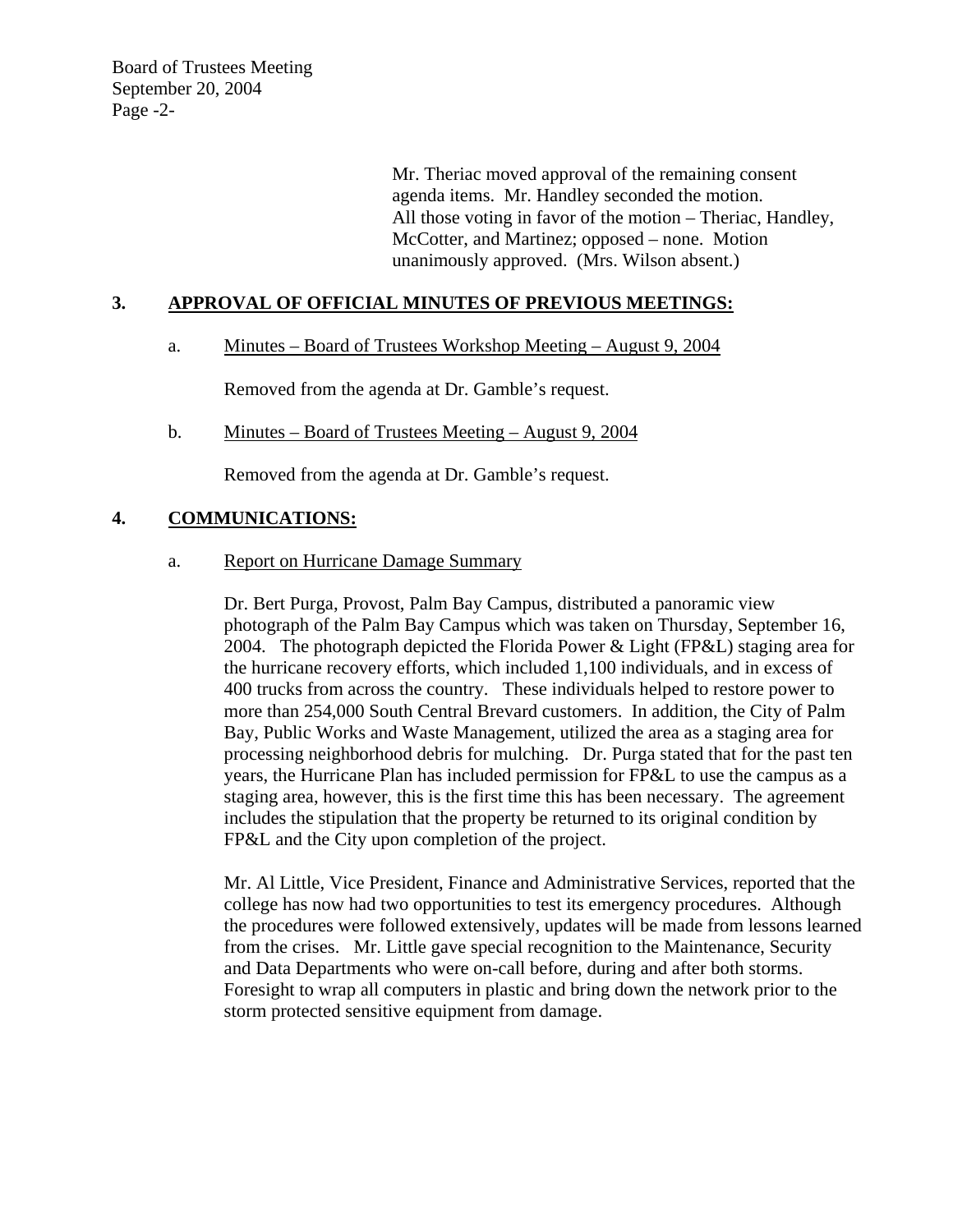Board of Trustees Meeting September 20, 2004 Page -3-

A summary of damage, by site follows:

Titusville Campus – estimated \$500,000 damage; Cocoa Campus – estimated \$350,000 damage, not including the cost of roof replacement of Building #3 since this work had been previously budgeted; Melbourne Campus – estimated damage of \$1 million; Palm Bay Campus – estimated damage of \$225,000;

Mr. Little estimated the total damage to be approximately \$2.1 million, which is likely to change as further damage may be discovered.

Mr. Little reported that the college is 99% functional due to the hard work of the Maintenance Department and outside contractors. However, it should be noted that future storms put the buildings at high risk until the permanent work is completed. Mr. Little noted that larger projects will require architectural plans, some of which are underway by the college's continuing contract architect. Hopefully, the college will benefit from relationships that we have with our continuing contract manager's subcontractors to expedite our repair needs. Mr. Little reported that repairs are expected to be ongoing for the remainder of the fiscal year, which may impact the existing approved Capital Outlay project schedule.

Mr. Little indicated that there should be little effect to the capital improvements budget as insurance should cover the full cost of repairs. In addition, FEMA is expected to cover the unexpected personnel costs incurred during and after the storm. Assistance will be requested from FEMA if there are expenses that are not covered by insurance. However, Mr. Little reported that there may be long term effects to the operating budget. The college has opted to be lenient with students who may feel it necessary to withdraw from classes as a result of the storm; students receiving federal aid requesting refunds are being told to go through financial aid office to reduce the effects that their decisions may have on their federal aid in the future. If enrollment figures decrease significantly there could be a negative impact on next year's funding; however, the state has decided to hold schools harmless from enrollment declines for next year. Mr. Little reported that the amount of money available for next year's funding will be the larger problem due to the costs incurred by the state as a result of the storm, while revenues have been negatively impacted due to decreased tourism. Finally, Mr. Little stated that property insurance rates will undoubtedly increase significantly next year due to the incredible losses.

Mr. Little reported that although there is a \$10,000 deductible on the college's insurance policy; the Risk Management Consortium covers the deductible when damages exceed \$20,000.

Mr. Little reported that problems with communications posed significant problems; therefore, contingency plans for future events will be explored.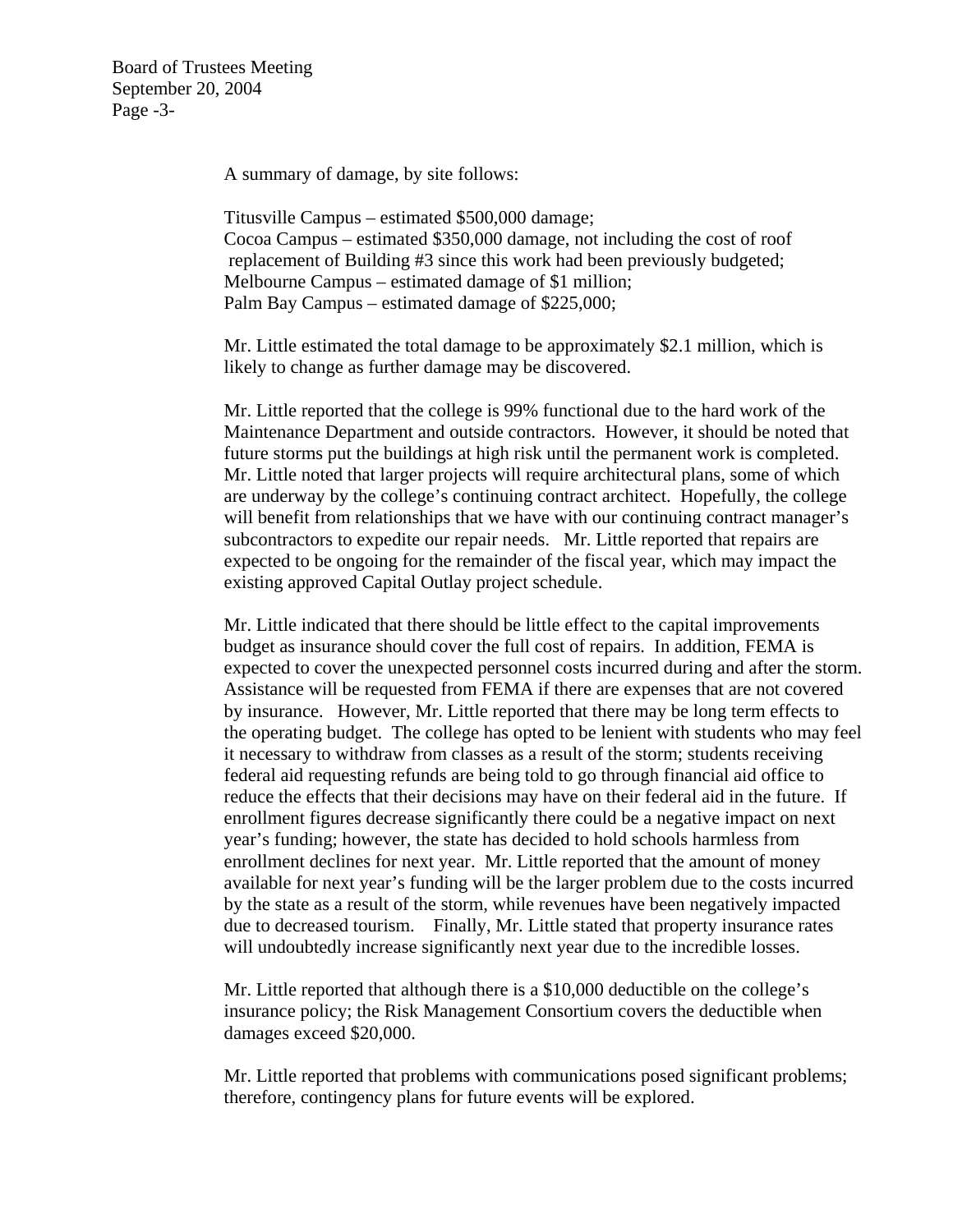Board of Trustees Meeting September 20, 2004 Page -4-

#### b. Report on Highwaymen Exhibit Recognition for Multicultural Center

Mrs. Joni Oglesby, Associate Vice President, Human Resources, reported that the FACC Equity Commission Exemplary Practice Award honors exemplary practices that enhance the inclusion and success of underrepresented minorities, women, and individuals with disabilities. She reported that as immediate past chairman of this Commission, she is proud of the work done by the college, specifically the Moore Multicultural Center. She introduced Ms. Jamie Barrett, Coordinator of the Moore Multicultural Center, and her assistant, Ms. Wendy Perez, who provided a presentation on the "Preserving the Highwaymen Legacy" project, for which the college was honored both by the FACC Equity Commission as well as the National Endowment for the Arts.

## **5. CITIZEN'S PRESENTATION:**

## a. Ms. Robin Boggs, President, UFF-BCC

 Ms. Robin Boggs, President, UFF-BCC, presented her concerns regarding the ratification of the faculty contract. Mr. McCotter responded that the Board did react to the ratification in a prompt manner with telephonic polling regarding Board's approval at the advice of the labor attorney, Mr. Jesse Hogg.

# **6. CONSTRUCTION AND DEVELOPMENT:**

None.

# **7. OLD BUSINESS:**

## a. Report on Pending Legal Actions – Mr. Matheny

Mr. Joe Matheny, College Attorney, reported that the City of Melbourne has requested an extension of the lift station easement along Wickham Road at the Melbourne Campus (south of the King Center) of approximately 3,808 square feet to enable the City to easily turn their trucks around at the lift station. Dr. Kaliszeski stated that the City has agreed to landscape the area to the college's satisfaction, and that the King Center sign would not be impeded. Dr. Gamble recommended approval of the extension of the lift station easement.

> Mrs. Martinez moved approval of the extension of the lift station easement. Mr. Theriac seconded the motion. All those voting in favor of the motion – Martinez, Theriac, Handley, and McCotter; opposed – none. Motion unanimously approved. (Mrs. Wilson absent.)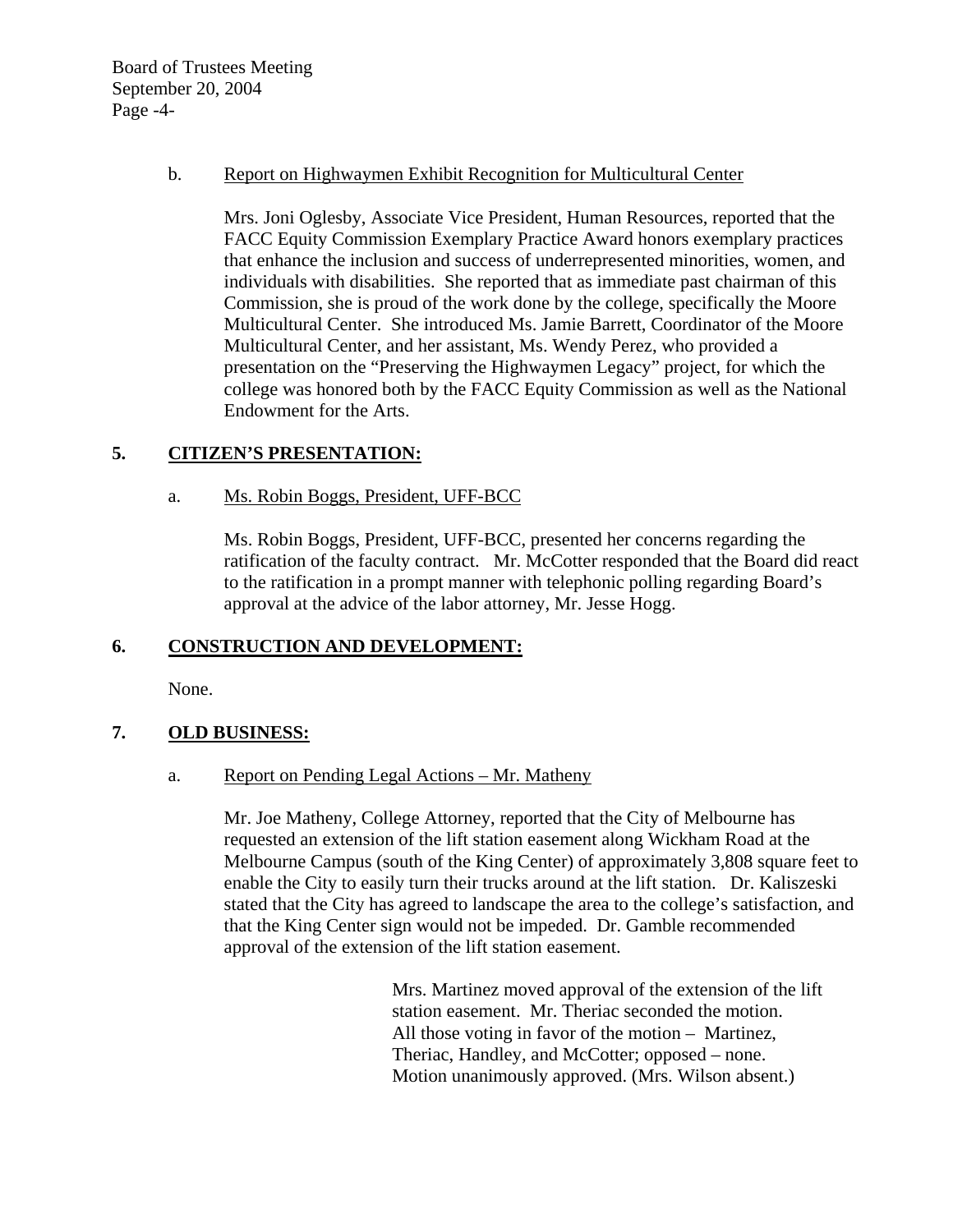Board of Trustees Meeting September 20, 2004 Page -5-

#### b. Confirmation of Approval – BCC-UFF Agreement

Mrs. Oglesby, AVP, Human Resources, reported that when the UFF-BCC Bargaining team came to a tentative agreement, Dr. Gamble signed an implementation agreement with the union on August 20, 2004. Mrs. Oglesby recommended that Chairman McCotter sign the official signature page certifying ratification of the 2004-2005 agreement between the District Board of Trustees Brevard Community College and the United Faculty of Florida-Brevard Community College (UFF-BCC). Mrs. Oglesby indicated that the signing of this document will confirm the approval of the 2004-2005 contract. Dr. Gamble reminded the Board that on advice of counsel, Mr. Jesse Hogg, who was the chairman of the bargaining team, a telephonic poll was conducted of the Board members. Although Mr. Hogg has reaffirmed that this process is a legal and appropriate method, Dr. Gamble reported that there was no reason not to have a confirmation of the vote to satisfy the wishes of the Union. Dr. Gamble recommended confirmation of approval of the BCC-UFF Agreement.

> Mr. Handley moved approval of confirmation of approval to the BCC-UFF Agreement. Mrs. Martinez seconded the motion. All those voting in favor of the motion – Handley, Martinez, McCotter, and Theriac; opposed – none. Motion unanimously approved. (Mrs. Wilson absent.)

The ratification paperwork was signed by Mr. McCotter and Ms. Boggs.

## 8. **NEW BUSINESS:**

a. Personnel Actions – Ms. Oglesby

Approved – consent agenda.

b. Request for Board Meeting Agenda Items

Mr. Handley asked the status of the Planned Maintenance Program discussion. Dr. Gamble reported that the discussion was rescheduled for November, however, it will be included in the October agenda for discussion as time allows.

Mrs. Martinez requested a future discussion about the college's music program at a convenient date.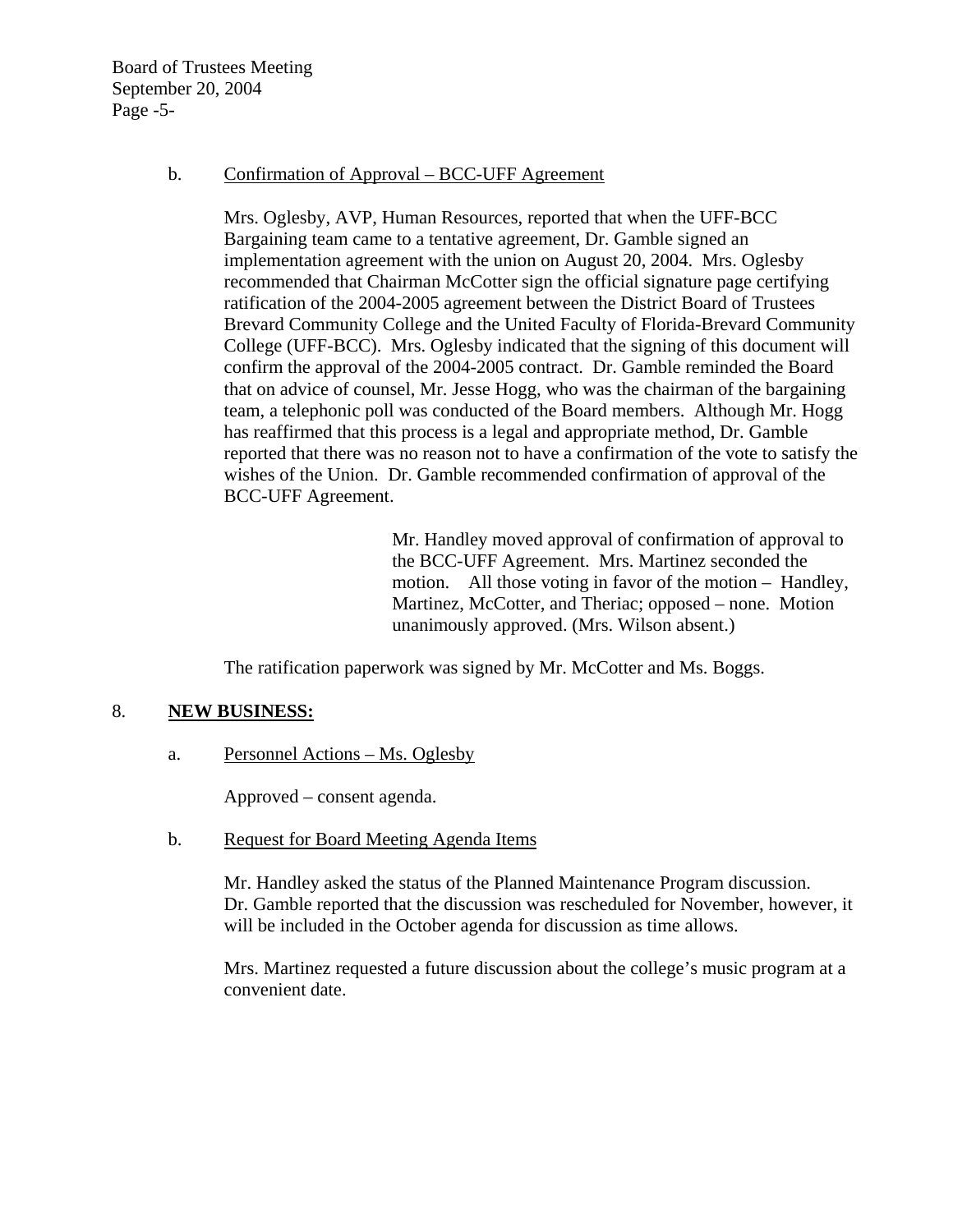Board of Trustees Meeting September 20, 2004 Page -6-

## **9. FINANCIAL ACTIONS:**

a. Approval of Monthly Budget Status Report, August 2004 – Mr. Cherry

Approved – consent agenda.

b. Approval of Annual Financial Report – Mr. Cherry

Approved – consent agenda.

c. Approval of Capital Outlay Budget Amendment – Mr. Cherry

Mr. Al Little, Vice President, Finance and Administrative Services, reported that the funds shown for the Palm Bay pool reflect donated funds which were not spent on the pool initially, but are being held in a reserve fund for future Capital Outlay expenditures, as necessary for the operation of the pool as agreed in the joint agreement with the County and City of Palm Bay.

Mr. Little further reported that the YMCA monies reflected on the report are donated funds which are being held pending receipt of invoices for capital expenditures. Dr. Gamble recommended approval of the Capital Outlay Budget Amendment.

> Mrs. Martinez moved approval of the Capital Outlay Budget Amendment. Mr. Handley seconded the motion. All those voting in favor of the motion – Martinez, Handley, McCotter, and Theriac; opposed – none. Motion unanimously approved. (Mrs. Wilson absent.)

# **10. REPORT OF THE PRESIDENT:**

## a. October Board Meeting at Firing Range

Dr. Gamble reported that the Criminal Justice Program has requested that the Board receive a demonstration at the shoot house firing range. The Board concurred with the proposed meeting location for the October 18 meeting. Therefore, the October Board Meeting will be held at the firing range, located at the end of Pluckebaum Road in Cocoa adjacent to the Brevard County Sheriff's Department Farm. The demonstration and related activities will last approximately one hour.

## b. Disaster Food Stamp Program

Dr. Gamble reported that he received a request from the County requesting use of college facilities for administering a special program of the Governor's to assist families who have been financially affected by the hurricanes by offering food stamp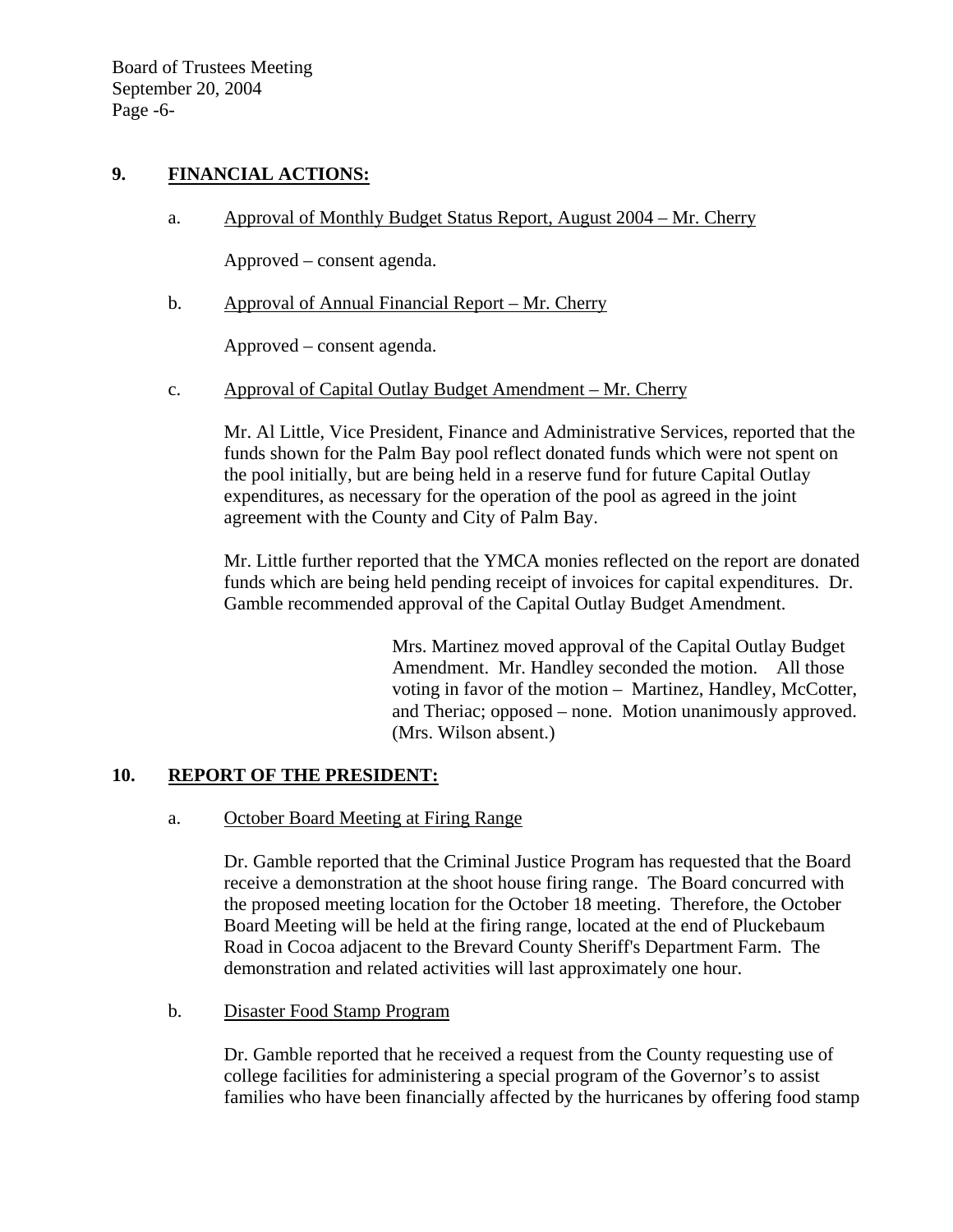assistance. Dr. Gamble agreed that the program could be administered on the Titusville, Cocoa and Melbourne Campuses. A significant number of individuals are expected to respond. Dr. Gamble indicated that the opportunity will be used to inform individuals of programs available at the college for their advancement. Dr. Gamble also reported that no costs will be incurred by the college.

## c. Personnel Updates

(1) Dr. Joe Lee Smith, College Ambassador

Dr. Joe Lee Smith has been contracted as College Ambassador for Diversity Development on a part-time basis. Details of his mission have been discussed with the Board.

(2) Ms. Teri Jones, Collegewide Director, Office of Student Diversity and Equity

Ms. Teri Jones has been transferred from her position as Director of Cocoa Campus Enrollment Services to Collegewide Director, Office of Student Diversity and Equity. Ms. Jones will direct all of the campus minority recruiters, which will allow efforts to be more focused.

## (3) Mr. Tim Marshall, Chief Information Officer

Mr. Tim Marshall has been hired as the new Chief Information Officer for the college, and will report October 1. Mr. Marshall has been employed by Collegis, which is a major data consulting organization out of Orlando. Mr. Marshall is very familiar with the college organization and equipment due to previous study by Collegis.

# d. 55th Annual FACC Convention

The 55th Annual FACC Convention is scheduled for November 17-19, 2004, at the Tampa Hyatt Regency. Trustees' meetings will be held on Thursday, November 18, and Dr. Gamble encouraged the Board's participation as it is valuable for networking and to understand the issues that are to be the focus in the year to come. Dr. Gamble requested Trustees contact Mrs. Terry Martin for further information or to confirm attendance.

## e. BCC Foundation Hurricane Relief Fund

In response to the fact that approximately 30 employees have been adversely affected by Hurricane Frances, the college has established a hurricane relief fund, which is being administered through the BCC Foundation office. Donations are being collected to assist the employees, which were severely affected.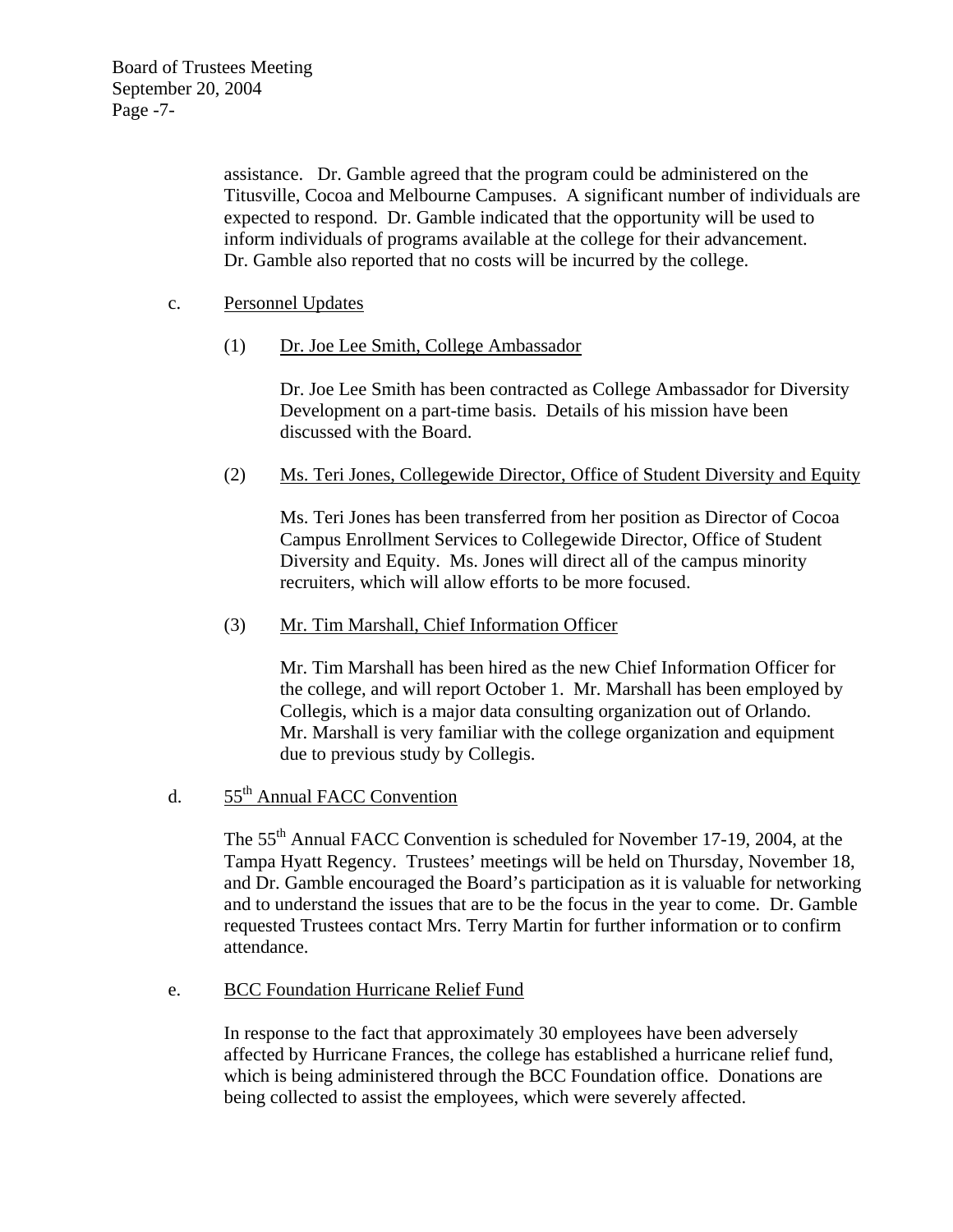Dr. Spoeri reported that more than \$3,000 has been collected to-date. Dr. Gamble reported that North Florida Community College kindly made a \$170 donation in support of this effort. In addition the FACC has indicted that they will forward a donation.

Mr. McCotter suggested that perhaps a donation could be made to Pensacola Community College which was devastated by Hurricane Ivan. Dr. Gamble stated that they anticipate being closed for approximately 2-3 weeks.

## f. Simpkins Lecture Series

Dr. Gamble reminded the Board that the Simpkins Business Seminar for Entrepreneurial Development is scheduled for Thursday, October 28. The Melbourne Campus will host a session at 9:25 a.m. in the King Center and at 11:15 a.m. at the Cocoa Campus Fine Arts Auditorium. The presentation will be made by well known entrepreneur Mr. Stedman Graham, Chairman and CEO of S. Graham and Associates. Invitations and information are being provided to area NAACP and other regional minority organizations.

## g. College Scheduling Changes Due to Hurricanes

Dr. Gamble reported that the administration carefully reviewed state and accrediting requirements and determined that the college will not make any schedule changes as a result of the storm other than the cancellation of the planned October 15 In-Service meeting. Therefore the college will not be required to re-file the beginning and ending times of the term with the state. Dr. Gamble reported that the mini-mester which starts in October and distance learning opportunities may be beneficial to students who were impacted by the interruptions.

## h. Legislative Luncheon

Dr. Gamble reported that the annual Legislative Delegation Luncheon is scheduled for Wednesday, November 10, 2004 at 12:30 p.m. The luncheon will be held in the Community Dining Room, Cocoa Campus. This meeting is a joint meeting with the Brevard County School Board and University of Central Florida (UCF). Dr. Gamble requested Mr. Theriac's assistance with Dr. John Hitt's, President of UCF, participation in the program.

## i. Medical Assistant Program

Dr. Gamble reported that the Medical Assistant Program just received full reaccreditation, with no review required until 2012. Dr. Gamble stated that each program within Health Sciences requires independent accreditation, separate and